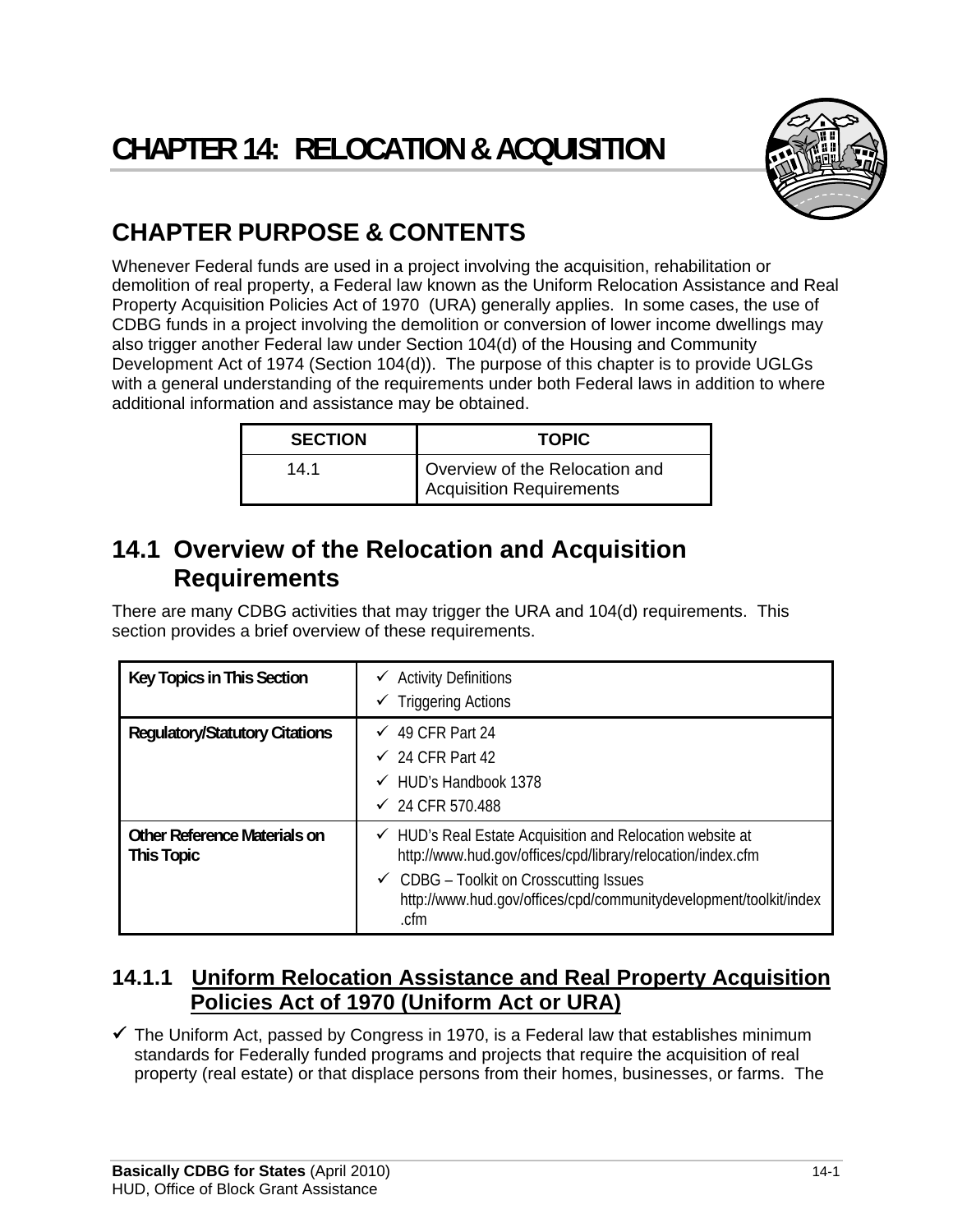

Uniform Act's protections and assistance apply to the acquisition, rehabilitation, or demolition of real property for Federal or Federally funded projects.

- **49 CFR Part 24** are the government-wide regulations that implement the URA. A formatted copy of these regulations is attached to this chapter.
- **HUD Handbook 1378** provides HUD policy and guidance on implementing the URA and 49 CFR Part 24 for HUD funded programs and projects.
- UGLGs with questions about the URA are urged to contact the HUD Regional Relocation Specialist (RRS) for their region, as well as referring to the regulations, HUD handbook, and HUD's website for additional guidance. A list of the RRS can be found at http://www.hud.gov/offices/cpd/library/relocation/index.cfm under contacts.
- $\checkmark$  What are the URA's objectives?
	- To provide uniform, fair, and equitable treatment of persons whose real property is acquired or who are displaced in connection with Federally funded projects;
	- To ensure relocation assistance is provided to displaced persons to lessen the emotional and financial impact of displacement;
	- To ensure that no individual or family is displaced unless decent, safe, and sanitary (DSS) housing is available within the displaced person's financial means;
	- To help improve the housing conditions of displaced persons living in substandard housing; and
	- To encourage and expedite acquisition by agreement and without coercion.
- $\checkmark$  How do URA requirements impact a UGLG's project?
	- Agencies conducting a program or project under the URA must carry out their legal responsibilities to affected property owners and displaced persons. Agencies should plan accordingly to ensure that adequate time, funding, and staffing are available to carry out their responsibilities.
- $\checkmark$  Some of those responsibilities include:
	- **For Real Property Acquisition** (Involuntary Acquisition under threat or use of eminent domain)
		- <sup>o</sup> Appraise property before negotiations;
		- Invite the property owner to accompany the appraiser during the property inspection;
		- **Provide the owner with a written offer of just compensation and a summary of what is** being acquired;
		- **Pay for property before possession; and**
		- □ Reimburse expenses resulting from the transfer of title such as recording fees, prepaid real estate taxes, or other expenses.
	- Note that agency responsibilities for voluntary acquisitions differ. Refer to 49 CFR 24.101(b) and **HUD Handbook 1378** Chapter 5 for additional information.
	- **For Residential Displacements** 
		- **Provide relocation advisory services to displaced tenants and owner occupants;**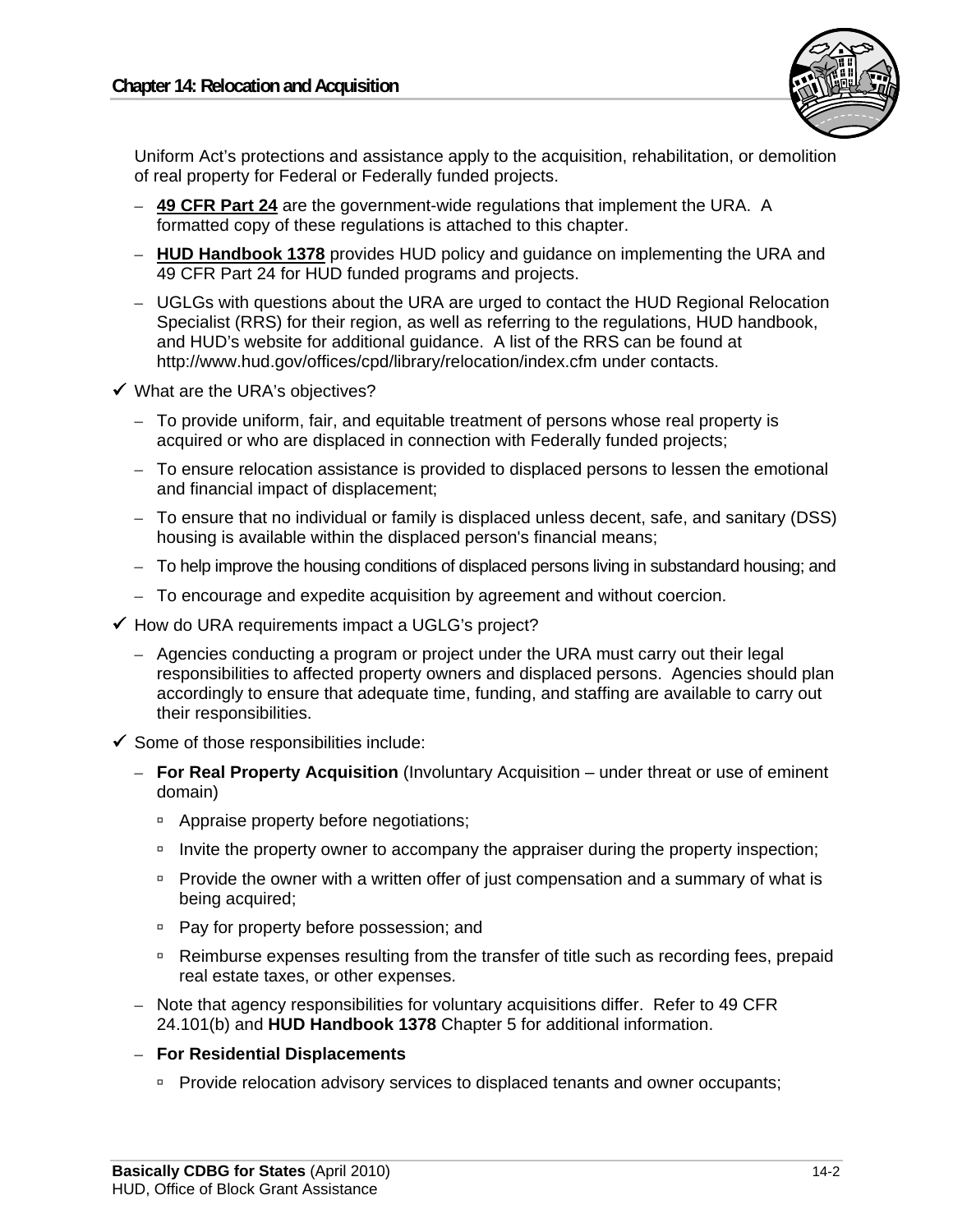

- Provide a minimum 90 days written notice to vacate prior to requiring possession;
- □ Reimburse for moving expenses; and
- **Provide payments for the added cost of renting or purchasing comparable replacement** housing.
- **For Nonresidential Displacements (Businesses, Farms, and Nonprofit Organizations)** 
	- **Provide relocation advisory services.**
	- Provide a minimum 90 days written notice to vacate prior to requiring possession.
	- □ Reimburse for moving and reestablishment expenses.
- $\checkmark$  For additional information and resources visit HUD's Real Estate Acquisition and Relocation website at http://www.hud.gov/offices/cpd/library/relocation/index.cfm.
- $\checkmark$  Finally, there are some sample forms and templates on the website referenced above, CDBG – Toolkit on Crosscutting Issues.

## **14.1.2 Section 104(d) of the Housing and Community Development Act (Section 104(d)) "The Barney Frank Amendment"**

- $\checkmark$  Section 104(d) of the Housing and Community Development (HCD) Act provides minimum requirements for CDBG funded programs or projects when units that are part of a community's low-income housing supply are demolished or converted to a use other than low- or moderate-income dwellings.
	- 24 CFR Part 42 are the regulations that implement Section 104(d).
	- HUD Handbook 1378 provides HUD policy and guidance on implementing Section 104(d).
- $\checkmark$  What are the Section 104(d) requirements?
	- Replacement, on a one-for-one basis, of all occupied and vacant occupiable low- or moderate-income dwelling units that are demolished or converted to a use other than lowor moderate-income housing in connection with an activity assisted under the HCD Act; and
	- Provision of certain relocation assistance to any lower income person displaced as a direct result of the following activities in connection with Federal assistance:
		- □ Demolition of any dwelling unit; or
		- □ Conversion of a low- or moderate-income dwelling unit to a use other than a LMI residence.
- $\checkmark$  What triggers Section 104(d)?
	- Section 104(d) requirements are triggered by the use of HOME, CDBG, Section 108 Loan Guarantee, or UDAG funding in a project involving the demolition or conversion of low- or moderate-income housing. It should be noted that CDBG funding used solely for relocation assistance or project administration does not trigger Section 104(d) requirements.
- $\checkmark$  What are the relocation requirements under Section 104(d)?